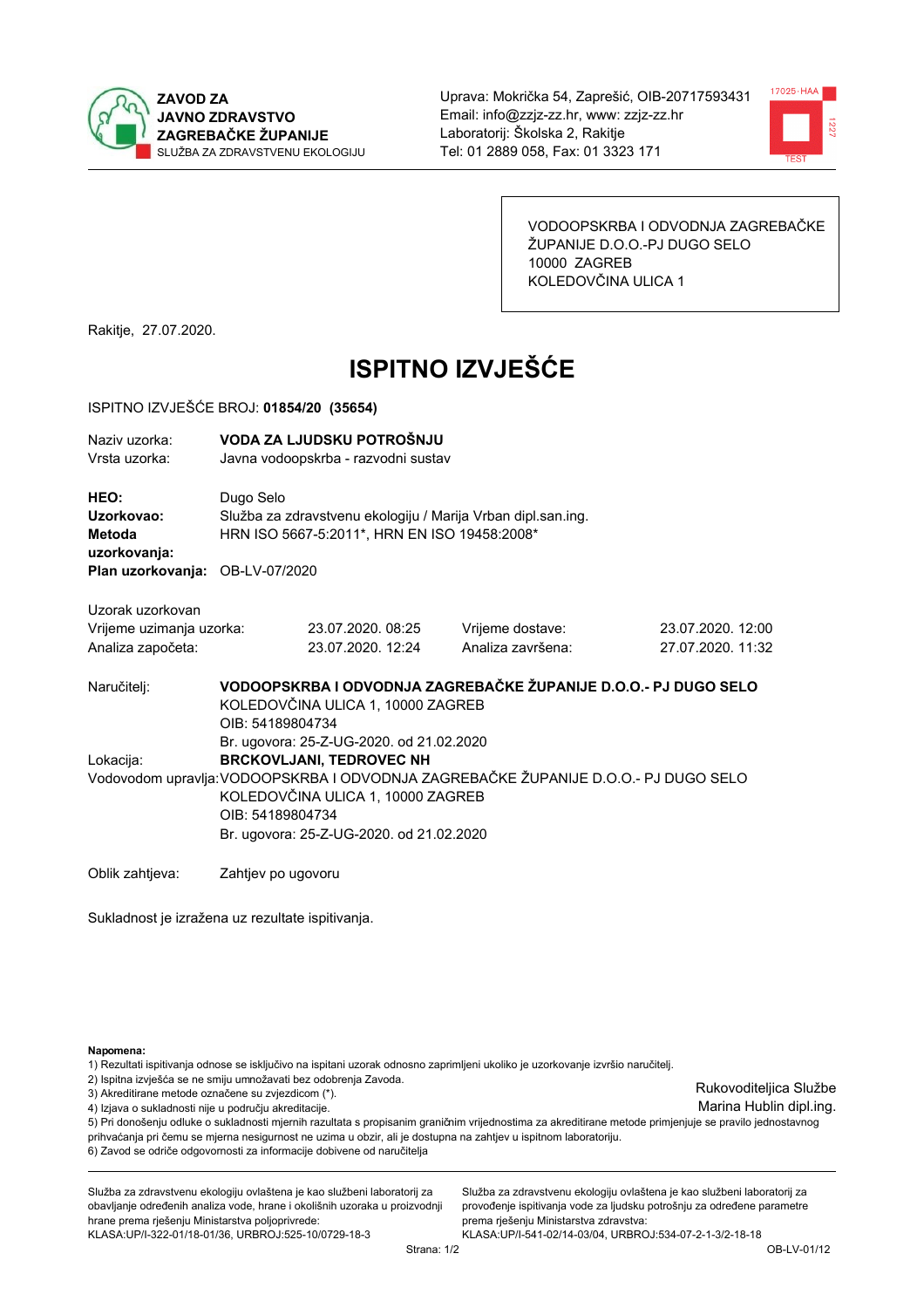## **REZULTATI ISPITIVANJA:**

Ispitno izviešće rezultat je elektroničke obrade podataka te je punovažeće bez žiga i potpisa

| Pokazatelj                | <b>Metoda</b>                           | <b>MJ</b>                   | <b>Rezultatt</b> | MDK**         | <b>Sukladno</b> |
|---------------------------|-----------------------------------------|-----------------------------|------------------|---------------|-----------------|
| Temperatura               | Standard Methods 21st Ed.<br>2005.2550B | $^{\circ}$ C                | 19,2             | 25            | DA              |
| Slobodni rezidualni klor  | HRN EN ISO 7393-2:2018                  | mg/L Cl <sub>2</sub>        | 0,12             | 0,5           | DA              |
| Boja                      | HRN EN ISO 7887:2012                    | mg/L Pt/Co skale            | < 5              | 20            | DA              |
| Mutnoća                   | HRN EN ISO 7027-1:2016*                 | NTU jedinica                | 0,23             | 4             | DA              |
| <b>Miris</b>              | HRN EN 1622:2008                        |                             | bez              | bez           | DA              |
| <b>Okus</b>               | HRN EN 1622:2008                        |                             | bez              | bez           | DA              |
| pH                        | HRN EN ISO 10523:2012*                  | pH jedinica                 | 7,4              | $6, 5 - 9, 5$ | DA              |
| Temp.pri određivanju pH   |                                         | $\overline{C}$              | 23,3             |               |                 |
| Elektrovodljivost         | HRN EN 27888:2008*                      | µScm <sup>-1</sup> pri 20°C | 413              | 2.500         | DA              |
| Utrošak KMnO <sub>4</sub> | HRN EN ISO 8467:2001                    | mg/L O <sub>2</sub>         | 0,5              | 5             | DA              |
| Kloridi                   | HRN EN ISO 10304-1:2009*                | mg/L CI                     | 7,2              | 250           | DA              |
| Nitriti                   | HRN EN ISO 10304-1:2009*                | mg/L $(NO2)$                | < 0,050          | 0,5           | DA              |
| Nitrati                   | HRN EN ISO 10304-1:2009*                | mg/L (NO <sub>3</sub> )     | 4,0              | 50            | DA              |
| Amonij                    | HRN ISO 7150-1:1998*                    | mg/L (NH                    | < 0,05           | 0,5           | DA              |

trezultat izražen kao manje od (<) odnosi se na granicu kvantifikacije

\*\*maksimalno dozvoljena koncentracija

### Izjava o sukladnosti

Prema ispitanim parametrima uzorak vode JE SUKLADAN zahtievima članka 5. Zakona o vodi za ljudsku potrošnju (NN 56/2013, 64/2015, 104/2017, 115/2018, 16/2020) i priloga I Pravilnika o parametrima sukladnosti, metodama analize, monitoringu i planovima sigurnosti vode za ljudsku potrošnju te načinu vođenja registra pravnih osoba koje obavljaju djelatnost javne vodoopskrbe (NN 125/2017, 39/2020).

> Zamjena voditelja Odsjeka Marina Hublin dipl.ing.

# Odsjek za mikrobiološka ispitivanja voda

## **REZULTATI ISPITIVANJA:**

Ispitno izvješće rezultat je elektroničke obrade podataka te je punovažeće bez žiga i potpisa

| Pokazatelj             | <b>Metoda</b>           | <b>MJ</b>   | <b>Rezultat</b> | $MDK**$ | <b>Sukladno</b> |
|------------------------|-------------------------|-------------|-----------------|---------|-----------------|
| Ukupni koliformi       | HRN EN ISO 9308-1:2014* | broj/100 mL |                 | 0       | DA              |
| Escherichia coli       | HRN EN ISO 9308-1:2014* | broj/100 mL |                 | 0       | DA              |
| Enterokoki             | HRN EN ISO 7899-2:2000* | broj/100 mL |                 | 0       | DA              |
| Pseudomonas aeruginosa | HRN EN ISO 16266:2008*  | broj/100 mL | < 1             | 0       | DA              |
| Aerobne bakt -36 C/48h | HRN EN ISO 6222:2000*   | broj/1 mL   |                 | 100     | DA              |
| Aerobne bakt -22°C/72h | HRN EN ISO 6222:2000*   | broj/1 mL   |                 | 100     | DA              |

\*\* maksimalno dozvoljena koncentracija

#### Izjava o sukladnosti

Prema ispitanim parametrima uzorak vode JE SUKLADAN zahtjevima članka 5. Zakona o vodi za ljudsku potrošnju (NN 56/2013, 64/2015, 104/2017, 115/2018, 16/2020) i priloga I Pravilnika o parametrima sukladnosti, metodama analize, monitoringu i planovima sigurnosti vode za ljudsku potrošnju te načinu vođenja registra pravnih osoba koje obavljaju dielatnost javne vodoopskrbe (NN 125/2017, 39/2020).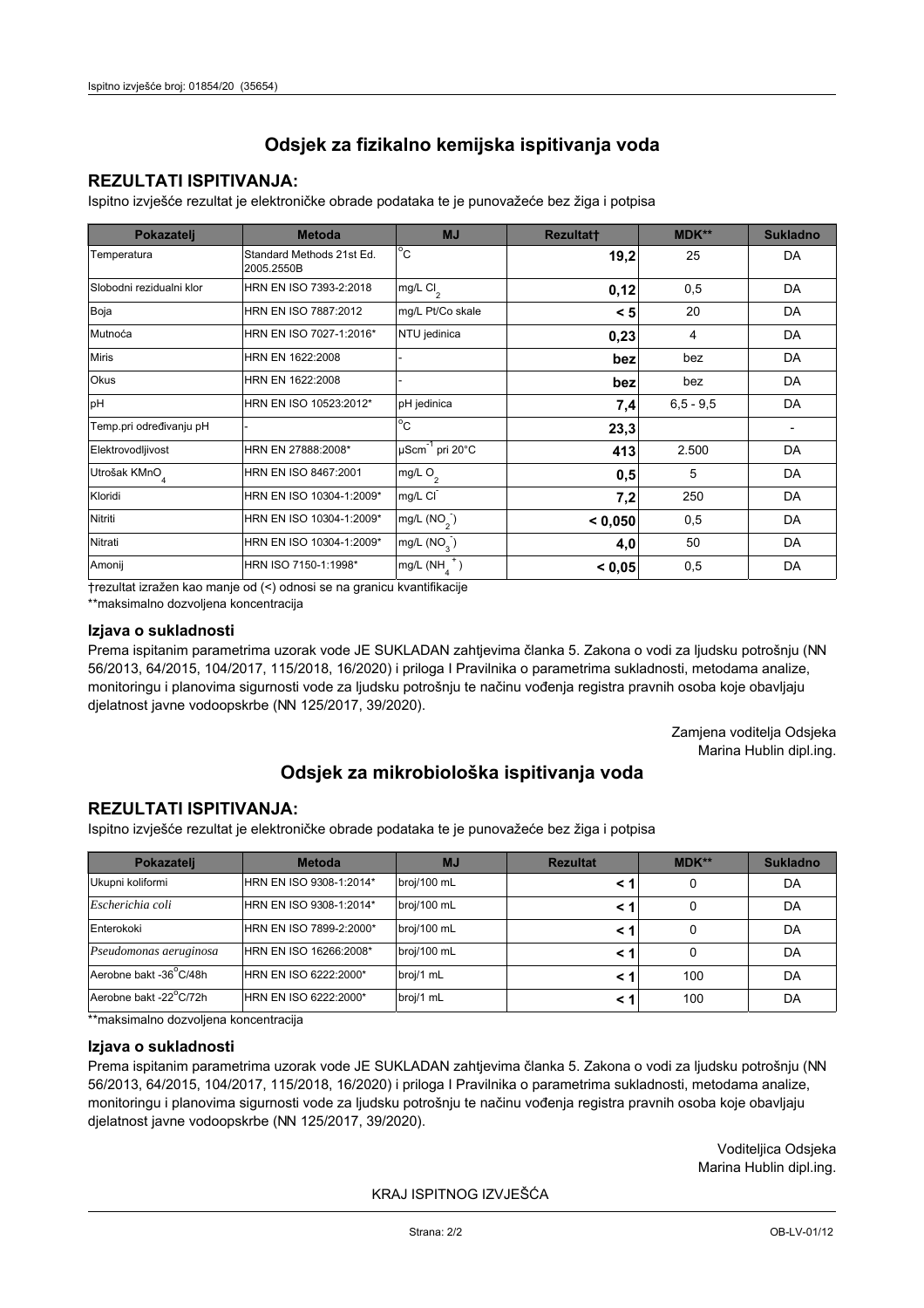



VODOOPSKRBA I ODVODNJA ZAGREBAČKE ŽUPANIJE D.O.O.-PJ DUGO SELO 10000 ZAGREB KOLEDOVČINA ULICA 1

Rakitje, 27.07.2020.

# **ISPITNO IZVJEŠĆE**

#### ISPITNO IZVJEŠĆE BROJ: 01855/20 (35655)

| Naziv uzorka:<br>Vrsta uzorka:                                                  |                                                                                                                                                                                          | VODA ZA LJUDSKU POTROŠNJU<br>Javna vodoopskrba - razvodni sustav                                             |                                                                 |                   |  |  |  |
|---------------------------------------------------------------------------------|------------------------------------------------------------------------------------------------------------------------------------------------------------------------------------------|--------------------------------------------------------------------------------------------------------------|-----------------------------------------------------------------|-------------------|--|--|--|
| HEO:<br>Uzorkovao:<br>Metoda<br>uzorkovanja:<br>Plan uzorkovanja: OB-LV-07/2020 | Dugo Selo                                                                                                                                                                                | Služba za zdravstvenu ekologiju / Marija Vrban dipl.san.ing.<br>HRN ISO 5667-5:2011*, HRN EN ISO 19458:2008* |                                                                 |                   |  |  |  |
|                                                                                 |                                                                                                                                                                                          |                                                                                                              |                                                                 |                   |  |  |  |
| Uzorak uzorkovan                                                                |                                                                                                                                                                                          |                                                                                                              |                                                                 |                   |  |  |  |
| Vrijeme uzimanja uzorka:                                                        |                                                                                                                                                                                          | 23.07.2020, 08:55                                                                                            | Vrijeme dostave:                                                | 23.07.2020, 12:00 |  |  |  |
| Analiza započeta:                                                               |                                                                                                                                                                                          | 23.07.2020. 12:25                                                                                            | Analiza završena:                                               | 27.07.2020. 11:32 |  |  |  |
| Naručitelj:                                                                     | OIB: 54189804734                                                                                                                                                                         | KOLEDOVČINA ULICA 1, 10000 ZAGREB<br>Br. ugovora: 25-Z-UG-2020. od 21.02.2020                                | VODOOPSKRBA I ODVODNJA ZAGREBAČKE ŽUPANIJE D.O.O.- PJ DUGO SELO |                   |  |  |  |
| Lokacija:                                                                       | <b>NH ŠTAKOROVEC</b>                                                                                                                                                                     |                                                                                                              |                                                                 |                   |  |  |  |
|                                                                                 | Vodovodom upravlja: VODOOPSKRBA I ODVODNJA ZAGREBAČKE ŽUPANIJE D.O.O.- PJ DUGO SELO<br>KOLEDOVČINA ULICA 1, 10000 ZAGREB<br>OIB: 54189804734<br>Br. ugovora: 25-Z-UG-2020. od 21.02.2020 |                                                                                                              |                                                                 |                   |  |  |  |
| Oblik zahtjeva:                                                                 | Zahtjev po ugovoru                                                                                                                                                                       |                                                                                                              |                                                                 |                   |  |  |  |

Sukladnost je izražena uz rezultate ispitivanja.

Napomena:

1) Rezultati ispitivanja odnose se isključivo na ispitani uzorak odnosno zaprimljeni ukoliko je uzorkovanje izvršio naručitelj.

2) Ispitna izvješća se ne smiju umnožavati bez odobrenja Zavoda.

3) Akreditirane metode označene su zvjezdicom (\*).

4) Izjava o sukladnosti nije u području akreditacije.

5) Pri donošenju odluke o sukladnosti mjernih razultata s propisanim graničnim vrijednostima za akreditirane metode primjenjuje se pravilo jednostavnog prihvaćanja pri čemu se mjerna nesigurnost ne uzima u obzir, ali je dostupna na zahtjev u ispitnom laboratoriju.

6) Zavod se odriče odgovornosti za informacije dobivene od naručitelja

Služba za zdravstvenu ekologiju ovlaštena je kao službeni laboratorij za obavljanje određenih analiza vode, hrane i okolišnih uzoraka u proizvodnji hrane prema rješenju Ministarstva poljoprivrede:

KLASA.UP/I-322-01/18-01/36, URBROJ.525-10/0729-18-3

Služba za zdravstvenu ekologiju ovlaštena je kao službeni laboratorij za provođenje ispitivanja vode za ljudsku potrošnju za određene parametre prema riešenju Ministarstva zdravstva:

KLASA:UP/I-541-02/14-03/04, URBROJ:534-07-2-1-3/2-18-18

Rukovoditeljica Službe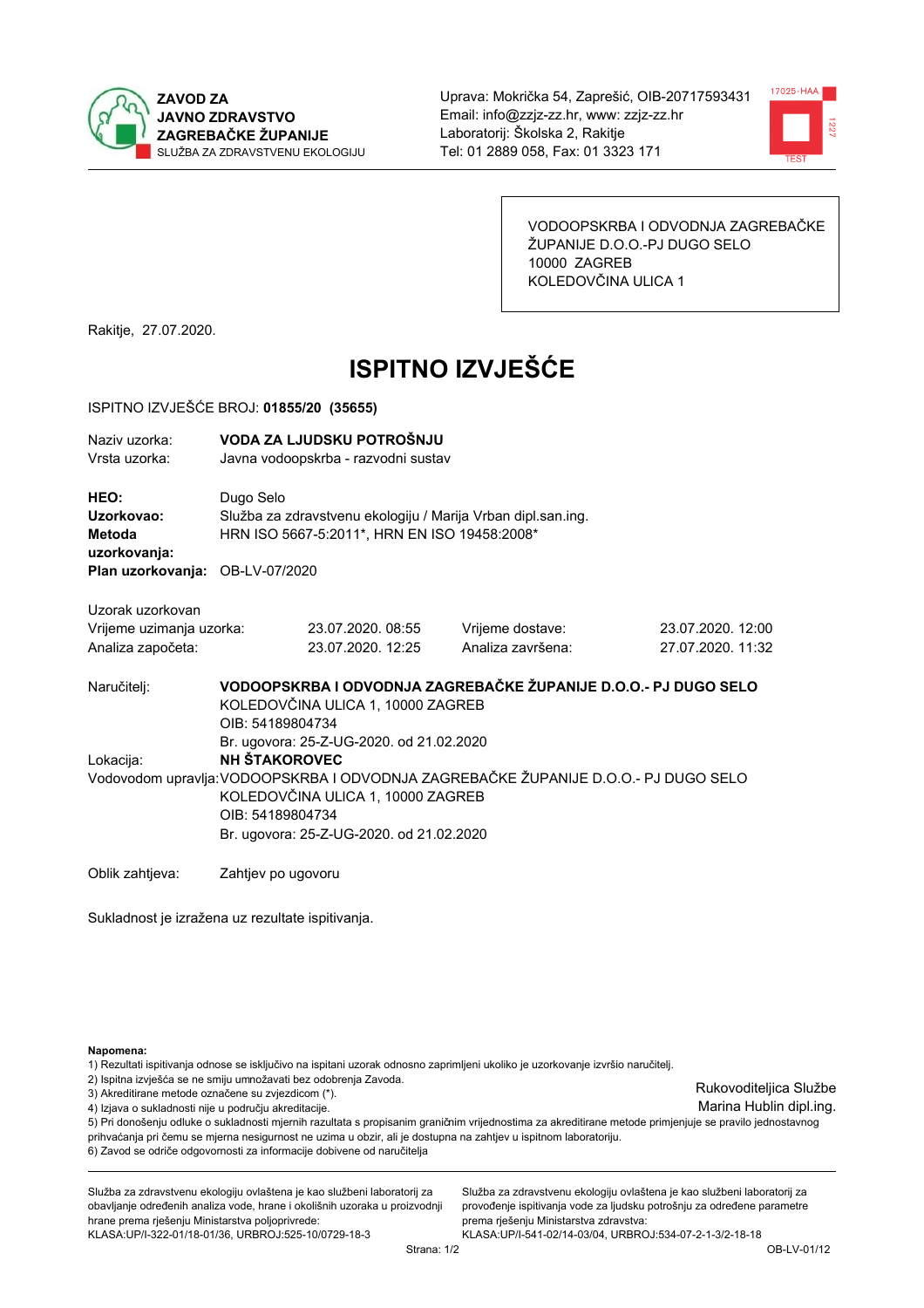## **REZULTATI ISPITIVANJA:**

Ispitno izviešće rezultat je elektroničke obrade podataka te je punovažeće bez žiga i potpisa

| Pokazatelj                | <b>Metoda</b>                           | <b>MJ</b>                   | <b>Rezultatt</b> | MDK**         | <b>Sukladno</b> |
|---------------------------|-----------------------------------------|-----------------------------|------------------|---------------|-----------------|
| Temperatura               | Standard Methods 21st Ed.<br>2005.2550B | $^{\circ}$ C                | 19,4             | 25            | DA              |
| Slobodni rezidualni klor  | HRN EN ISO 7393-2:2018                  | mg/L Cl <sub>2</sub>        | 0,10             | 0,5           | DA              |
| Boja                      | HRN EN ISO 7887:2012                    | mg/L Pt/Co skale            | < 5              | 20            | DA              |
| Mutnoća                   | HRN EN ISO 7027-1:2016*                 | NTU jedinica                | 0,28             | 4             | DA              |
| <b>Miris</b>              | HRN EN 1622:2008                        |                             | bez              | bez           | DA              |
| <b>Okus</b>               | HRN EN 1622:2008                        |                             | bez              | bez           | DA              |
| pH                        | HRN EN ISO 10523:2012*                  | pH jedinica                 | 7,4              | $6, 5 - 9, 5$ | DA              |
| Temp.pri određivanju pH   |                                         | $\overline{C}$              | 22,9             |               |                 |
| Elektrovodljivost         | HRN EN 27888:2008*                      | µScm <sup>-1</sup> pri 20°C | 414              | 2.500         | DA              |
| Utrošak KMnO <sub>4</sub> | HRN EN ISO 8467:2001                    | mg/L O <sub>2</sub>         | 0,5              | 5             | DA              |
| Kloridi                   | HRN EN ISO 10304-1:2009*                | mg/L CI                     | 7,1              | 250           | DA              |
| Nitriti                   | HRN EN ISO 10304-1:2009*                | mg/L $(NO2)$                | < 0,050          | 0,5           | DA              |
| Nitrati                   | HRN EN ISO 10304-1:2009*                | mg/L (NO <sub>3</sub> )     | 4,0              | 50            | DA              |
| Amonij                    | HRN ISO 7150-1:1998*                    | mg/L (NH                    | < 0,05           | 0,5           | DA              |

trezultat izražen kao manje od (<) odnosi se na granicu kvantifikacije

\*\*maksimalno dozvoljena koncentracija

### Izjava o sukladnosti

Prema ispitanim parametrima uzorak vode JE SUKLADAN zahtievima članka 5. Zakona o vodi za ljudsku potrošnju (NN 56/2013, 64/2015, 104/2017, 115/2018, 16/2020) i priloga I Pravilnika o parametrima sukladnosti, metodama analize, monitoringu i planovima sigurnosti vode za ljudsku potrošnju te načinu vođenja registra pravnih osoba koje obavljaju djelatnost javne vodoopskrbe (NN 125/2017, 39/2020).

> Zamjena voditelja Odsjeka Marina Hublin dipl.ing.

# Odsjek za mikrobiološka ispitivanja voda

## **REZULTATI ISPITIVANJA:**

Ispitno izvješće rezultat je elektroničke obrade podataka te je punovažeće bez žiga i potpisa

| Pokazatelj             | <b>Metoda</b>           | <b>MJ</b>   | <b>Rezultat</b> | $MDK**$ | <b>Sukladno</b> |
|------------------------|-------------------------|-------------|-----------------|---------|-----------------|
| Ukupni koliformi       | HRN EN ISO 9308-1:2014* | broj/100 mL |                 | 0       | DA              |
| Escherichia coli       | HRN EN ISO 9308-1:2014* | broj/100 mL |                 | 0       | DA              |
| Enterokoki             | HRN EN ISO 7899-2:2000* | broj/100 mL |                 | 0       | DA              |
| Pseudomonas aeruginosa | HRN EN ISO 16266:2008*  | broj/100 mL | < 1             | 0       | DA              |
| Aerobne bakt -36 C/48h | HRN EN ISO 6222:2000*   | broj/1 mL   |                 | 100     | DA              |
| Aerobne bakt -22°C/72h | HRN EN ISO 6222:2000*   | broj/1 mL   |                 | 100     | DA              |

\*\* maksimalno dozvoljena koncentracija

#### Izjava o sukladnosti

Prema ispitanim parametrima uzorak vode JE SUKLADAN zahtjevima članka 5. Zakona o vodi za ljudsku potrošnju (NN 56/2013, 64/2015, 104/2017, 115/2018, 16/2020) i priloga I Pravilnika o parametrima sukladnosti, metodama analize, monitoringu i planovima sigurnosti vode za ljudsku potrošnju te načinu vođenja registra pravnih osoba koje obavljaju dielatnost javne vodoopskrbe (NN 125/2017, 39/2020).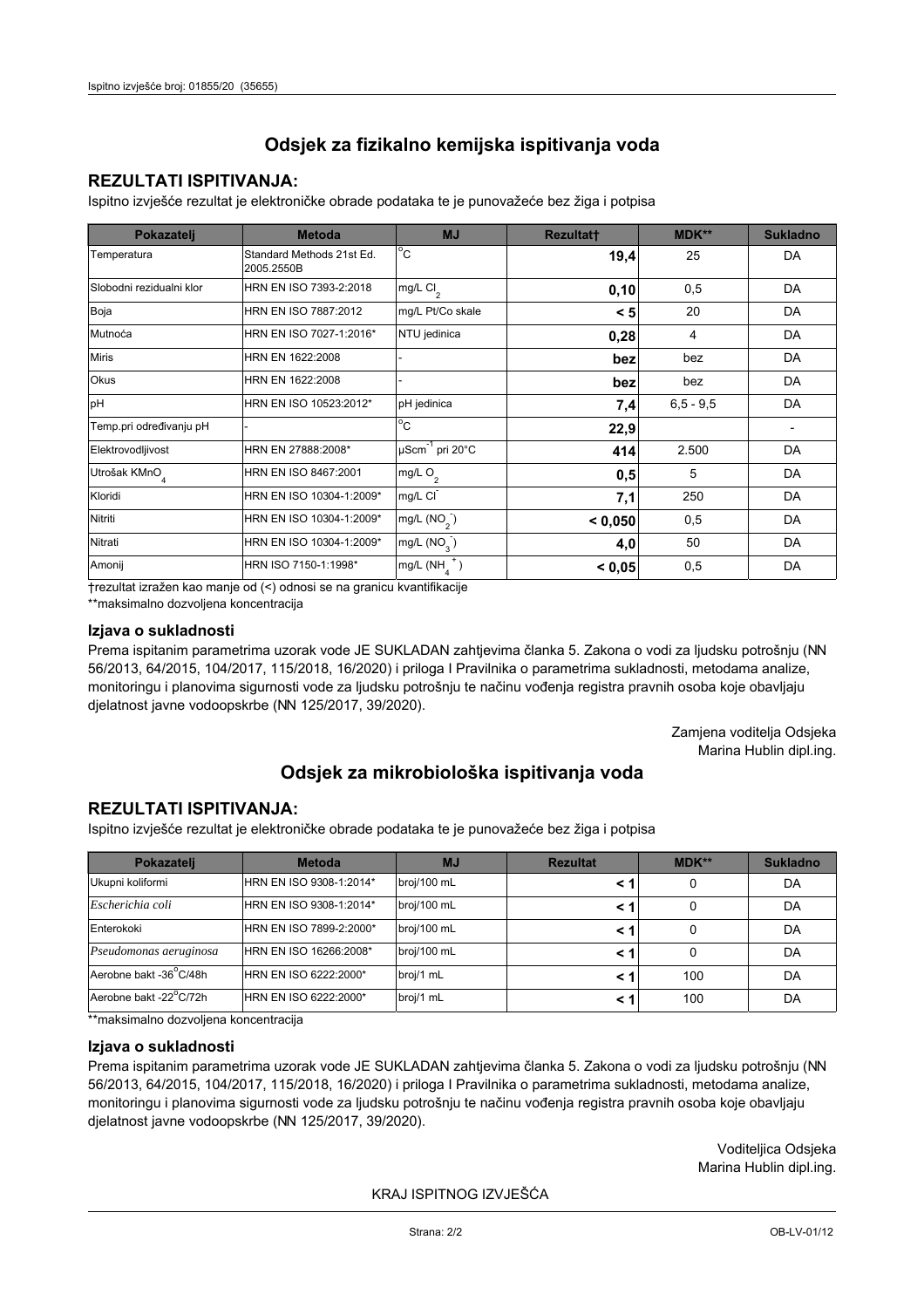



VODOOPSKRBA I ODVODNJA ZAGREBAČKE ŽUPANIJE D.O.O.-PJ DUGO SELO 10000 ZAGREB KOLEDOVČINA ULICA 1

Rakitje, 27.07.2020.

# **ISPITNO IZVJEŠĆE**

#### ISPITNO IZVJEŠĆE BROJ: 01856/20 (35656)

| Naziv uzorka:                   | VODA ZA LJUDSKU POTROŠNJU                                                           |                                              |                                                                 |                   |  |  |
|---------------------------------|-------------------------------------------------------------------------------------|----------------------------------------------|-----------------------------------------------------------------|-------------------|--|--|
| Vrsta uzorka:                   |                                                                                     | Javna vodoopskrba - razvodni sustav          |                                                                 |                   |  |  |
|                                 |                                                                                     |                                              |                                                                 |                   |  |  |
| HEO:                            | Dugo Selo                                                                           |                                              |                                                                 |                   |  |  |
| Uzorkovao:                      |                                                                                     |                                              | Služba za zdravstvenu ekologiju / Marija Vrban dipl.san.ing.    |                   |  |  |
| Metoda                          |                                                                                     | HRN ISO 5667-5:2011*, HRN EN ISO 19458:2008* |                                                                 |                   |  |  |
| uzorkovanja:                    |                                                                                     |                                              |                                                                 |                   |  |  |
| Plan uzorkovanja: OB-LV-07/2020 |                                                                                     |                                              |                                                                 |                   |  |  |
| Uzorak uzorkovan                |                                                                                     |                                              |                                                                 |                   |  |  |
| Vrijeme uzimanja uzorka:        |                                                                                     | 23.07.2020. 09:15                            | Vrijeme dostave:                                                | 23.07.2020. 12:00 |  |  |
| Analiza započeta:               |                                                                                     | 23.07.2020. 12:26                            | Analiza završena:                                               | 27.07.2020. 11:33 |  |  |
|                                 |                                                                                     |                                              |                                                                 |                   |  |  |
| Naručitelj:                     |                                                                                     |                                              | VODOOPSKRBA I ODVODNJA ZAGREBAČKE ŽUPANIJE D.O.O.- PJ DUGO SELO |                   |  |  |
|                                 | KOLEDOVČINA ULICA 1, 10000 ZAGREB                                                   |                                              |                                                                 |                   |  |  |
|                                 | OIB: 54189804734                                                                    |                                              |                                                                 |                   |  |  |
|                                 |                                                                                     | Br. ugovora: 25-Z-UG-2020. od 21.02.2020     |                                                                 |                   |  |  |
| Lokacija:                       |                                                                                     | ULICA DUBRAVA NH - KRAJ TRASE, DUGO SELO     |                                                                 |                   |  |  |
|                                 | Vodovodom upravlja: VODOOPSKRBA I ODVODNJA ZAGREBAČKE ŽUPANIJE D.O.O.- PJ DUGO SELO |                                              |                                                                 |                   |  |  |
|                                 | KOLEDOVČINA ULICA 1, 10000 ZAGREB                                                   |                                              |                                                                 |                   |  |  |
|                                 | OIB: 54189804734                                                                    |                                              |                                                                 |                   |  |  |
|                                 |                                                                                     | Br. ugovora: 25-Z-UG-2020. od 21.02.2020     |                                                                 |                   |  |  |
| Oblik zahtjeva:                 | Zahtjev po ugovoru                                                                  |                                              |                                                                 |                   |  |  |

Sukladnost je izražena uz rezultate ispitivanja.

Napomena:

1) Rezultati ispitivanja odnose se isključivo na ispitani uzorak odnosno zaprimljeni ukoliko je uzorkovanje izvršio naručitelj.

2) Ispitna izvješća se ne smiju umnožavati bez odobrenja Zavoda.

3) Akreditirane metode označene su zvjezdicom (\*).

4) Izjava o sukladnosti nije u području akreditacije.

5) Pri donošenju odluke o sukladnosti mjernih razultata s propisanim graničnim vrijednostima za akreditirane metode primjenjuje se pravilo jednostavnog prihvaćanja pri čemu se mjerna nesigurnost ne uzima u obzir, ali je dostupna na zahtjev u ispitnom laboratoriju.

6) Zavod se odriče odgovornosti za informacije dobivene od naručitelja

Služba za zdravstvenu ekologiju ovlaštena je kao službeni laboratorij za obavljanje određenih analiza vode, hrane i okolišnih uzoraka u proizvodnji hrane prema rješenju Ministarstva poljoprivrede:

KLASA.UP/I-322-01/18-01/36, URBROJ.525-10/0729-18-3

Služba za zdravstvenu ekologiju ovlaštena je kao službeni laboratorij za provođenje ispitivanja vode za ljudsku potrošnju za određene parametre prema riešenju Ministarstva zdravstva:

KLASA:UP/I-541-02/14-03/04, URBROJ:534-07-2-1-3/2-18-18

Rukovoditeljica Službe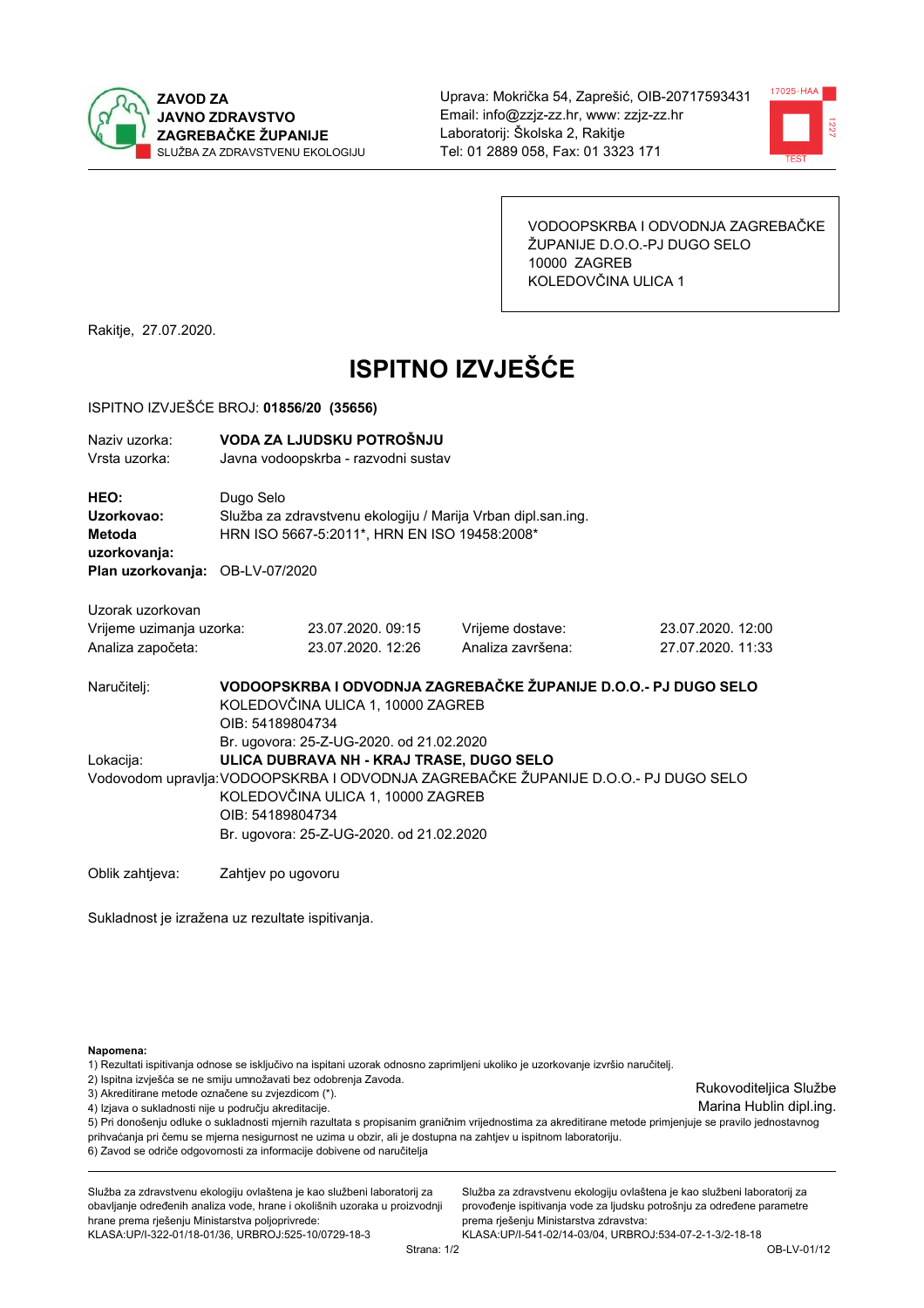## **REZULTATI ISPITIVANJA:**

Ispitno izviešće rezultat je elektroničke obrade podataka te je punovažeće bez žiga i potpisa

| Pokazatelj                | <b>Metoda</b>                           | <b>MJ</b>                   | <b>Rezultatt</b> | MDK**         | <b>Sukladno</b> |
|---------------------------|-----------------------------------------|-----------------------------|------------------|---------------|-----------------|
| Temperatura               | Standard Methods 21st Ed.<br>2005.2550B | $^{\circ}$ C                | 18,8             | 25            | DA              |
| Slobodni rezidualni klor  | HRN EN ISO 7393-2:2018                  | mg/L Cl <sub>2</sub>        | 0,18             | 0,5           | DA              |
| Boja                      | HRN EN ISO 7887:2012                    | mg/L Pt/Co skale            | < 5              | 20            | DA              |
| Mutnoća                   | HRN EN ISO 7027-1:2016*                 | NTU jedinica                | 0,20             | 4             | DA              |
| <b>Miris</b>              | HRN EN 1622:2008                        |                             | bez              | bez           | DA              |
| <b>Okus</b>               | HRN EN 1622:2008                        |                             | bez              | bez           | DA              |
| pH                        | HRN EN ISO 10523:2012*                  | pH jedinica                 | 7,4              | $6, 5 - 9, 5$ | DA              |
| Temp.pri određivanju pH   |                                         | $\overline{C}$              | 22,6             |               |                 |
| Elektrovodljivost         | HRN EN 27888:2008*                      | µScm <sup>-1</sup> pri 20°C | 425              | 2.500         | DA              |
| Utrošak KMnO <sub>4</sub> | HRN EN ISO 8467:2001                    | mg/L O <sub>2</sub>         | 0,5              | 5             | DA              |
| Kloridi                   | HRN EN ISO 10304-1:2009*                | mg/L CI                     | 8,4              | 250           | DA              |
| Nitriti                   | HRN EN ISO 10304-1:2009*                | mg/L $(NO2)$                | < 0,050          | 0,5           | DA              |
| Nitrati                   | HRN EN ISO 10304-1:2009*                | mg/L (NO <sub>3</sub> )     | 4,3              | 50            | DA              |
| Amonij                    | HRN ISO 7150-1:1998*                    | mg/L (NH                    | < 0,05           | 0,5           | DA              |

trezultat izražen kao manje od (<) odnosi se na granicu kvantifikacije

\*\*maksimalno dozvoljena koncentracija

### Izjava o sukladnosti

Prema ispitanim parametrima uzorak vode JE SUKLADAN zahtievima članka 5. Zakona o vodi za ljudsku potrošnju (NN 56/2013, 64/2015, 104/2017, 115/2018, 16/2020) i priloga I Pravilnika o parametrima sukladnosti, metodama analize, monitoringu i planovima sigurnosti vode za ljudsku potrošnju te načinu vođenja registra pravnih osoba koje obavljaju djelatnost javne vodoopskrbe (NN 125/2017, 39/2020).

> Zamjena voditelja Odsjeka Marina Hublin dipl.ing.

# Odsjek za mikrobiološka ispitivanja voda

## **REZULTATI ISPITIVANJA:**

Ispitno izvješće rezultat je elektroničke obrade podataka te je punovažeće bez žiga i potpisa

| Pokazatelj             | <b>Metoda</b>           | <b>MJ</b>   | <b>Rezultat</b> | $MDK**$ | <b>Sukladno</b> |
|------------------------|-------------------------|-------------|-----------------|---------|-----------------|
| Ukupni koliformi       | HRN EN ISO 9308-1:2014* | broj/100 mL |                 | 0       | DA              |
| Escherichia coli       | HRN EN ISO 9308-1:2014* | broj/100 mL |                 | 0       | DA              |
| Enterokoki             | HRN EN ISO 7899-2:2000* | broj/100 mL |                 | 0       | DA              |
| Pseudomonas aeruginosa | HRN EN ISO 16266:2008*  | broj/100 mL | < 1             | 0       | DA              |
| Aerobne bakt -36 C/48h | HRN EN ISO 6222:2000*   | broj/1 mL   |                 | 100     | DA              |
| Aerobne bakt -22°C/72h | HRN EN ISO 6222:2000*   | broj/1 mL   |                 | 100     | DA              |

\*\* maksimalno dozvoljena koncentracija

### Izjava o sukladnosti

Prema ispitanim parametrima uzorak vode JE SUKLADAN zahtjevima članka 5. Zakona o vodi za ljudsku potrošnju (NN 56/2013, 64/2015, 104/2017, 115/2018, 16/2020) i priloga I Pravilnika o parametrima sukladnosti, metodama analize, monitoringu i planovima sigurnosti vode za ljudsku potrošnju te načinu vođenja registra pravnih osoba koje obavljaju dielatnost javne vodoopskrbe (NN 125/2017, 39/2020).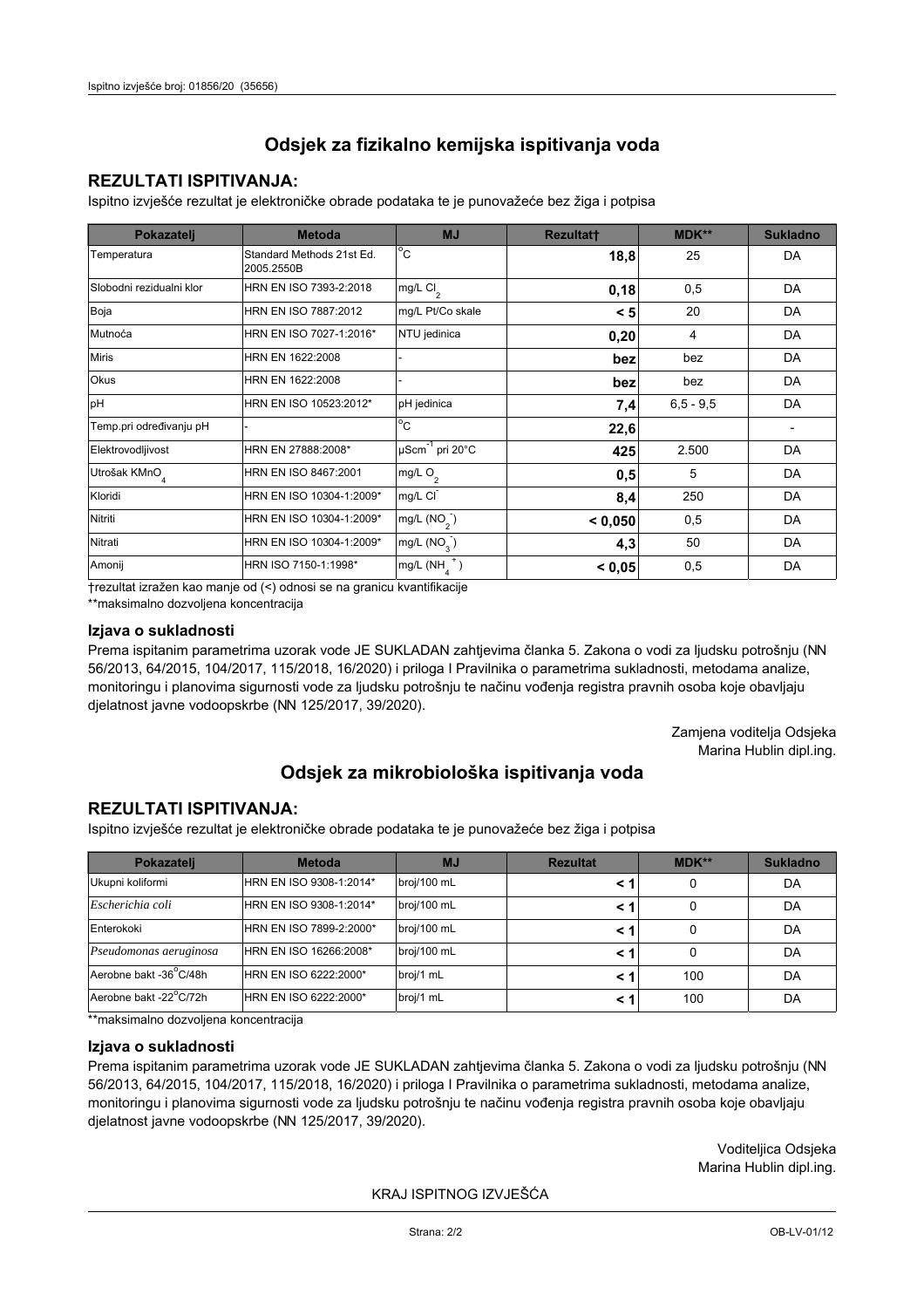



VODOOPSKRBA I ODVODNJA ZAGREBAČKE ŽUPANIJE D.O.O.-PJ DUGO SELO 10000 ZAGREB KOLEDOVČINA ULICA 1

Rakitje, 27.07.2020.

# **ISPITNO IZVJEŠĆE**

#### ISPITNO IZVJEŠĆE BROJ: 01857/20 (35657)

| Naziv uzorka:<br>Vrsta uzorka:                                                  |                                                                                                                                                                                                                                       | VODA ZA LJUDSKU POTROŠNJU<br>Javna vodoopskrba - razvodni sustav                                             |                                                                 |                   |  |  |
|---------------------------------------------------------------------------------|---------------------------------------------------------------------------------------------------------------------------------------------------------------------------------------------------------------------------------------|--------------------------------------------------------------------------------------------------------------|-----------------------------------------------------------------|-------------------|--|--|
| HEO:<br>Uzorkovao:<br>Metoda<br>uzorkovanja:<br>Plan uzorkovanja: OB-LV-07/2020 | Dugo Selo                                                                                                                                                                                                                             | Služba za zdravstvenu ekologiju / Marija Vrban dipl.san.ing.<br>HRN ISO 5667-5:2011*, HRN EN ISO 19458:2008* |                                                                 |                   |  |  |
| Uzorak uzorkovan                                                                |                                                                                                                                                                                                                                       |                                                                                                              |                                                                 |                   |  |  |
|                                                                                 |                                                                                                                                                                                                                                       | 23.07.2020, 09:40                                                                                            |                                                                 | 23.07.2020. 12:00 |  |  |
| Vrijeme uzimanja uzorka:                                                        |                                                                                                                                                                                                                                       |                                                                                                              | Vrijeme dostave:                                                |                   |  |  |
| Analiza započeta:                                                               |                                                                                                                                                                                                                                       | 23.07.2020. 12:26                                                                                            | Analiza završena:                                               | 27.07.2020, 11:33 |  |  |
| Naručitelj:                                                                     | OIB: 54189804734                                                                                                                                                                                                                      | KOLEDOVČINA ULICA 1, 10000 ZAGREB<br>Br. ugovora: 25-Z-UG-2020. od 21.02.2020                                | VODOOPSKRBA I ODVODNJA ZAGREBAČKE ŽUPANIJE D.O.O.- PJ DUGO SELO |                   |  |  |
| Lokacija:                                                                       |                                                                                                                                                                                                                                       |                                                                                                              |                                                                 |                   |  |  |
|                                                                                 | STARIJAK PH, VS MARTIN BREG II, DUGO SELO<br>Vodovodom upravlja: VODOOPSKRBA I ODVODNJA ZAGREBAČKE ŽUPANIJE D.O.O.- PJ DUGO SELO<br>KOLEDOVČINA ULICA 1, 10000 ZAGREB<br>OIB: 54189804734<br>Br. ugovora: 25-Z-UG-2020. od 21.02.2020 |                                                                                                              |                                                                 |                   |  |  |
| Oblik zahtjeva:                                                                 | Zahtjev po ugovoru                                                                                                                                                                                                                    |                                                                                                              |                                                                 |                   |  |  |

Sukladnost je izražena uz rezultate ispitivanja.

Napomena:

1) Rezultati ispitivanja odnose se isključivo na ispitani uzorak odnosno zaprimljeni ukoliko je uzorkovanje izvršio naručitelj.

- 2) Ispitna izvješća se ne smiju umnožavati bez odobrenja Zavoda.
- 3) Akreditirane metode označene su zvjezdicom (\*).
- 4) Izjava o sukladnosti nije u području akreditacije.

5) Pri donošenju odluke o sukladnosti mjernih razultata s propisanim graničnim vrijednostima za akreditirane metode primjenjuje se pravilo jednostavnog prihvaćanja pri čemu se mjerna nesigurnost ne uzima u obzir, ali je dostupna na zahtjev u ispitnom laboratoriju.

6) Zavod se odriče odgovornosti za informacije dobivene od naručitelja

Služba za zdravstvenu ekologiju ovlaštena je kao službeni laboratorij za obavljanje određenih analiza vode, hrane i okolišnih uzoraka u proizvodnji hrane prema rješenju Ministarstva poljoprivrede:

KLASA.UP/I-322-01/18-01/36, URBROJ.525-10/0729-18-3

Služba za zdravstvenu ekologiju ovlaštena je kao službeni laboratorij za provođenje ispitivanja vode za ljudsku potrošnju za određene parametre prema riešenju Ministarstva zdravstva:

KLASA:UP/I-541-02/14-03/04, URBROJ:534-07-2-1-3/2-18-18

Rukovoditeljica Službe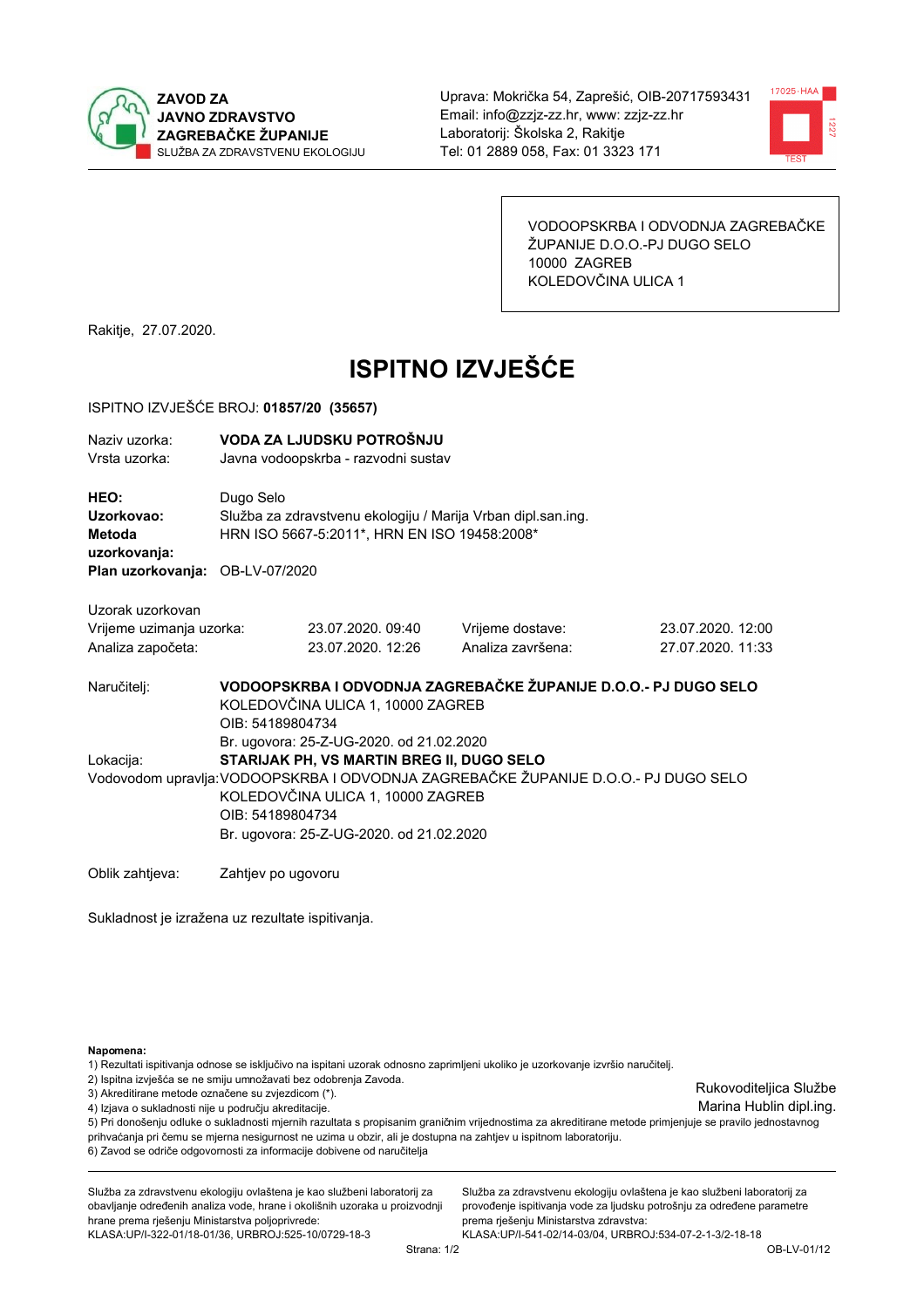## **REZULTATI ISPITIVANJA:**

Ispitno izviešće rezultat je elektroničke obrade podataka te je punovažeće bez žiga i potpisa

| Pokazatelj                | <b>Metoda</b>                           | <b>MJ</b>                   | <b>Rezultatt</b> | MDK**         | <b>Sukladno</b> |
|---------------------------|-----------------------------------------|-----------------------------|------------------|---------------|-----------------|
| Temperatura               | Standard Methods 21st Ed.<br>2005.2550B | $^{\circ}$ C                | 20,8             | 25            | DA              |
| Slobodni rezidualni klor  | HRN EN ISO 7393-2:2018                  | mg/L Cl <sub>2</sub>        | 0,19             | 0,5           | DA              |
| Boja                      | HRN EN ISO 7887:2012                    | mg/L Pt/Co skale            | < 5              | 20            | DA              |
| Mutnoća                   | HRN EN ISO 7027-1:2016*                 | NTU jedinica                | 0,24             | 4             | DA              |
| <b>Miris</b>              | HRN EN 1622:2008                        |                             | bez              | bez           | DA              |
| <b>Okus</b>               | HRN EN 1622:2008                        |                             | bez              | bez           | DA              |
| pH                        | HRN EN ISO 10523:2012*                  | pH jedinica                 | 7,5              | $6, 5 - 9, 5$ | DA              |
| Temp.pri određivanju pH   |                                         | $\overline{C}$              | 22,9             |               |                 |
| Elektrovodljivost         | HRN EN 27888:2008*                      | µScm <sup>-1</sup> pri 20°C | 431              | 2.500         | DA              |
| Utrošak KMnO <sub>4</sub> | HRN EN ISO 8467:2001                    | mg/L O <sub>2</sub>         | 0,5              | 5             | DA              |
| Kloridi                   | HRN EN ISO 10304-1:2009*                | mg/L CI                     | 8,2              | 250           | DA              |
| Nitriti                   | HRN EN ISO 10304-1:2009*                | mg/L $(NO2)$                | < 0,050          | 0,5           | DA              |
| Nitrati                   | HRN EN ISO 10304-1:2009*                | mg/L (NO <sub>3</sub> )     | 4,4              | 50            | DA              |
| Amonij                    | HRN ISO 7150-1:1998*                    | mg/L (NH                    | < 0,05           | 0,5           | DA              |

trezultat izražen kao manje od (<) odnosi se na granicu kvantifikacije

\*\*maksimalno dozvoljena koncentracija

#### Izjava o sukladnosti

Prema ispitanim parametrima uzorak vode JE SUKLADAN zahtievima članka 5. Zakona o vodi za ljudsku potrošnju (NN 56/2013, 64/2015, 104/2017, 115/2018, 16/2020) i priloga I Pravilnika o parametrima sukladnosti, metodama analize, monitoringu i planovima sigurnosti vode za ljudsku potrošnju te načinu vođenja registra pravnih osoba koje obavljaju djelatnost javne vodoopskrbe (NN 125/2017, 39/2020).

> Zamjena voditelja Odsjeka Marina Hublin dipl.ing.

# Odsjek za mikrobiološka ispitivanja voda

## **REZULTATI ISPITIVANJA:**

Ispitno izvješće rezultat je elektroničke obrade podataka te je punovažeće bez žiga i potpisa

| Pokazatelj             | <b>Metoda</b>           | <b>MJ</b>   | <b>Rezultat</b> | $MDK**$ | <b>Sukladno</b> |
|------------------------|-------------------------|-------------|-----------------|---------|-----------------|
| Ukupni koliformi       | HRN EN ISO 9308-1:2014* | broj/100 mL |                 | 0       | DA              |
| Escherichia coli       | HRN EN ISO 9308-1:2014* | broj/100 mL |                 | 0       | DA              |
| Enterokoki             | HRN EN ISO 7899-2:2000* | broj/100 mL |                 | 0       | DA              |
| Pseudomonas aeruginosa | HRN EN ISO 16266:2008*  | broj/100 mL | < 1             | 0       | DA              |
| Aerobne bakt -36 C/48h | HRN EN ISO 6222:2000*   | broj/1 mL   |                 | 100     | DA              |
| Aerobne bakt -22°C/72h | HRN EN ISO 6222:2000*   | broj/1 mL   |                 | 100     | DA              |

\*\* maksimalno dozvoljena koncentracija

#### Izjava o sukladnosti

Prema ispitanim parametrima uzorak vode JE SUKLADAN zahtjevima članka 5. Zakona o vodi za ljudsku potrošnju (NN 56/2013, 64/2015, 104/2017, 115/2018, 16/2020) i priloga I Pravilnika o parametrima sukladnosti, metodama analize, monitoringu i planovima sigurnosti vode za ljudsku potrošnju te načinu vođenja registra pravnih osoba koje obavljaju dielatnost javne vodoopskrbe (NN 125/2017, 39/2020).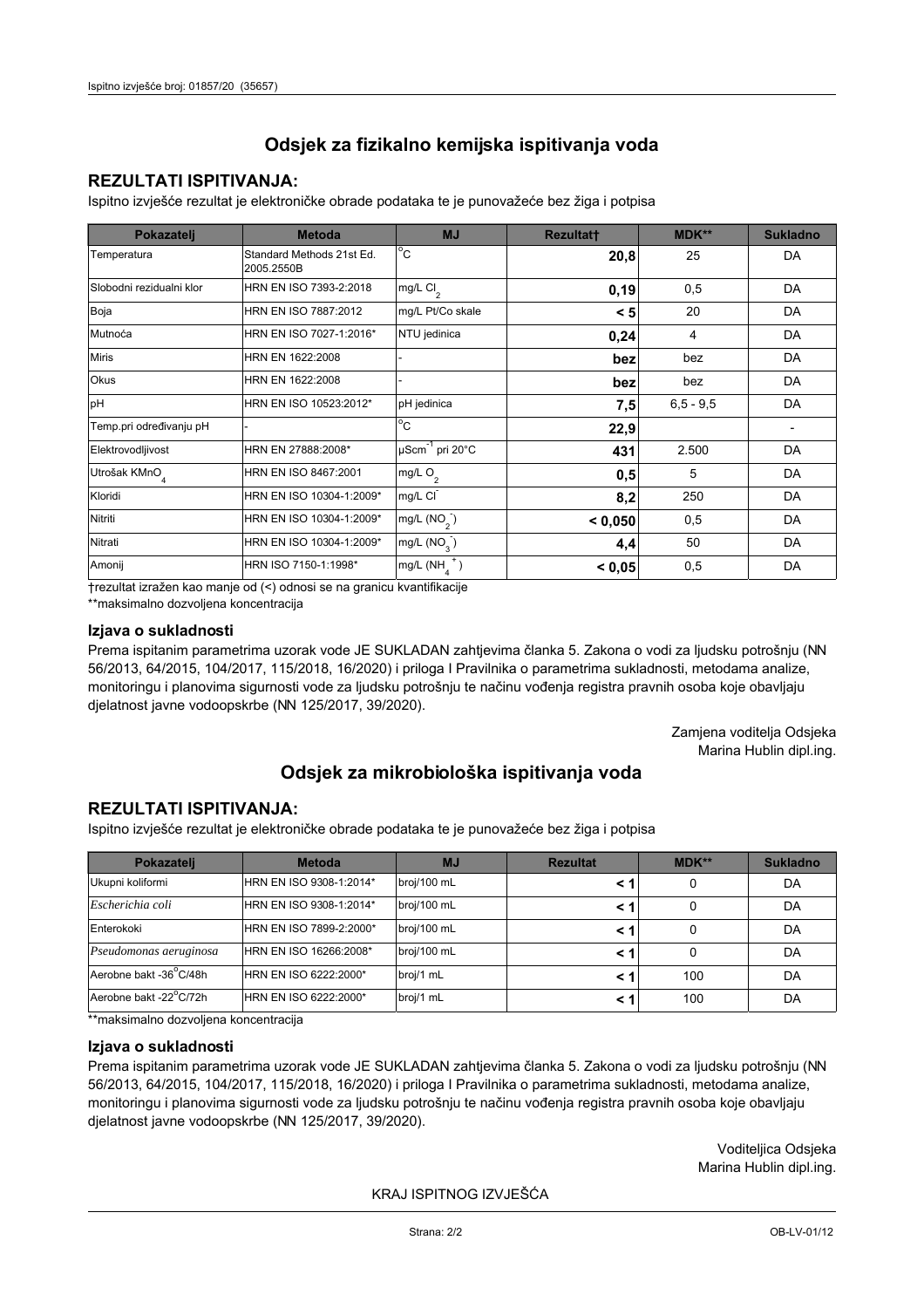



VODOOPSKRBA I ODVODNJA ZAGREBAČKE ŽUPANIJE D.O.O.-PJ DUGO SELO 10000 ZAGREB KOLEDOVČINA ULICA 1

Rakitje, 27.07.2020.

# **ISPITNO IZVJEŠĆE**

#### ISPITNO IZVJEŠĆE BROJ: 01858/20 (35658)

| Naziv uzorka:                   | VODA ZA LJUDSKU POTROŠNJU                                       |                                              |                                                                                     |                   |  |  |  |  |
|---------------------------------|-----------------------------------------------------------------|----------------------------------------------|-------------------------------------------------------------------------------------|-------------------|--|--|--|--|
| Vrsta uzorka:                   |                                                                 | Javna vodoopskrba - razvodni sustav          |                                                                                     |                   |  |  |  |  |
| HEO:                            | Dugo Selo                                                       |                                              |                                                                                     |                   |  |  |  |  |
| Uzorkovao:                      |                                                                 |                                              | Služba za zdravstvenu ekologiju / Marija Vrban dipl.san.ing.                        |                   |  |  |  |  |
| Metoda                          |                                                                 | HRN ISO 5667-5:2011*, HRN EN ISO 19458:2008* |                                                                                     |                   |  |  |  |  |
| uzorkovanja:                    |                                                                 |                                              |                                                                                     |                   |  |  |  |  |
| Plan uzorkovanja: OB-LV-07/2020 |                                                                 |                                              |                                                                                     |                   |  |  |  |  |
|                                 |                                                                 |                                              |                                                                                     |                   |  |  |  |  |
| Uzorak uzorkovan                |                                                                 |                                              |                                                                                     |                   |  |  |  |  |
| Vrijeme uzimanja uzorka:        |                                                                 | 23.07.2020, 09:50                            | Vrijeme dostave:                                                                    | 23.07.2020, 12:00 |  |  |  |  |
| Analiza započeta:               |                                                                 | 23.07.2020. 12:27                            | Analiza završena:                                                                   | 27.07.2020. 11:34 |  |  |  |  |
| Naručitelj:                     | VODOOPSKRBA I ODVODNJA ZAGREBAČKE ŽUPANIJE D.O.O.- PJ DUGO SELO |                                              |                                                                                     |                   |  |  |  |  |
|                                 | KOLEDOVČINA ULICA 1, 10000 ZAGREB                               |                                              |                                                                                     |                   |  |  |  |  |
|                                 | OIB: 54189804734                                                |                                              |                                                                                     |                   |  |  |  |  |
|                                 | Br. ugovora: 25-Z-UG-2020. od 21.02.2020                        |                                              |                                                                                     |                   |  |  |  |  |
| Lokacija:                       |                                                                 |                                              | ŠKOLSKA ULICA NH, VS MARTIN BREG I, DUGO SELO                                       |                   |  |  |  |  |
|                                 |                                                                 |                                              | Vodovodom upravlja: VODOOPSKRBA I ODVODNJA ZAGREBAČKE ŽUPANIJE D.O.O.- PJ DUGO SELO |                   |  |  |  |  |
|                                 | KOLEDOVČINA ULICA 1, 10000 ZAGREB                               |                                              |                                                                                     |                   |  |  |  |  |
|                                 | OIB: 54189804734                                                |                                              |                                                                                     |                   |  |  |  |  |
|                                 |                                                                 | Br. ugovora: 25-Z-UG-2020. od 21.02.2020     |                                                                                     |                   |  |  |  |  |
| Oblik zahtjeva:                 | Zahtjev po ugovoru                                              |                                              |                                                                                     |                   |  |  |  |  |

Sukladnost je izražena uz rezultate ispitivanja.

Napomena:

1) Rezultati ispitivanja odnose se isključivo na ispitani uzorak odnosno zaprimljeni ukoliko je uzorkovanje izvršio naručitelj.

- 2) Ispitna izvješća se ne smiju umnožavati bez odobrenja Zavoda.
- 3) Akreditirane metode označene su zvjezdicom (\*).
- 4) Izjava o sukladnosti nije u području akreditacije.

5) Pri donošenju odluke o sukladnosti mjernih razultata s propisanim graničnim vrijednostima za akreditirane metode primjenjuje se pravilo jednostavnog prihvaćanja pri čemu se mjerna nesigurnost ne uzima u obzir, ali je dostupna na zahtjev u ispitnom laboratoriju.

6) Zavod se odriče odgovornosti za informacije dobivene od naručitelja

Služba za zdravstvenu ekologiju ovlaštena je kao službeni laboratorij za obavljanje određenih analiza vode, hrane i okolišnih uzoraka u proizvodnji hrane prema rješenju Ministarstva poljoprivrede:

KLASA.UP/I-322-01/18-01/36, URBROJ.525-10/0729-18-3

Služba za zdravstvenu ekologiju ovlaštena je kao službeni laboratorij za provođenje ispitivanja vode za ljudsku potrošnju za određene parametre prema riešenju Ministarstva zdravstva:

KLASA:UP/I-541-02/14-03/04, URBROJ:534-07-2-1-3/2-18-18

Rukovoditeljica Službe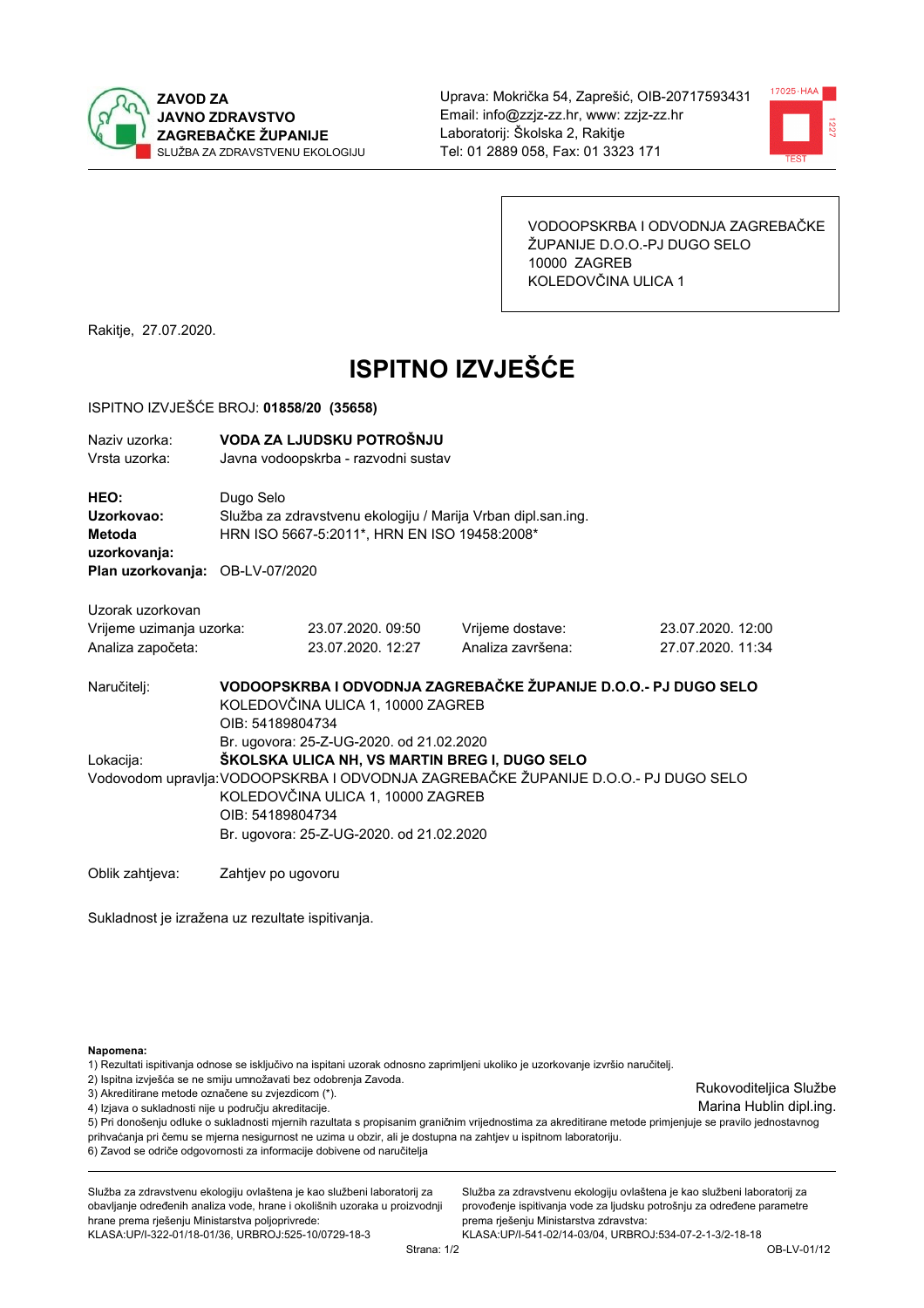## **REZULTATI ISPITIVANJA:**

Ispitno izviešće rezultat je elektroničke obrade podataka te je punovažeće bez žiga i potpisa

| Pokazatelj                | <b>Metoda</b>                           | <b>MJ</b>               | <b>Rezultatt</b> | MDK**         | <b>Sukladno</b> |
|---------------------------|-----------------------------------------|-------------------------|------------------|---------------|-----------------|
| Temperatura               | Standard Methods 21st Ed.<br>2005.2550B | $^{\circ}$ C            | 20,8             | 25            | DA              |
| Slobodni rezidualni klor  | HRN EN ISO 7393-2:2018                  | mg/L $Cl2$              | 0,09             | 0,5           | DA              |
| Boja                      | HRN EN ISO 7887:2012                    | mg/L Pt/Co skale        | < 5              | 20            | DA              |
| Mutnoća                   | HRN EN ISO 7027-1:2016*                 | NTU jedinica            | 0,26             | 4             | DA              |
| <b>Miris</b>              | HRN EN 1622:2008                        |                         | bez              | bez           | DA              |
| Okus                      | HRN EN 1622:2008                        |                         | bez              | bez           | DA              |
| pH                        | HRN EN ISO 10523:2012*                  | pH jedinica             | 7,7              | $6, 5 - 9, 5$ | DA              |
| Temp.pri određivanju pH   |                                         | $^{\circ}$ C            | 23,0             |               |                 |
| Elektrovodljivost         | HRN EN 27888:2008*                      | µScm-1 pri 20°C         | 426              | 2.500         | DA              |
| Utrošak KMnO <sub>4</sub> | HRN EN ISO 8467:2001                    | mg/L O <sub>2</sub>     | < 0.5            | 5             | DA              |
| Kloridi                   | HRN EN ISO 10304-1:2009*                | mg/L CI                 | 7,8              | 250           | DA              |
| Nitriti                   | HRN EN ISO 10304-1:2009*                | mg/L (NO <sub>2</sub> ) | < 0.050          | 0,5           | DA              |
| Nitrati                   | HRN EN ISO 10304-1:2009*                | mg/L (NO <sub>3</sub> ) | 4,3              | 50            | DA              |
| Amonij                    | HRN ISO 7150-1:1998*                    | mg/L (NH                | < 0,05           | 0,5           | DA              |

trezultat izražen kao manje od (<) odnosi se na granicu kvantifikacije

\*\*maksimalno dozvoljena koncentracija

#### Izjava o sukladnosti

Prema ispitanim parametrima uzorak vode JE SUKLADAN zahtievima članka 5. Zakona o vodi za ljudsku potrošnju (NN 56/2013, 64/2015, 104/2017, 115/2018, 16/2020) i priloga I Pravilnika o parametrima sukladnosti, metodama analize, monitoringu i planovima sigurnosti vode za ljudsku potrošnju te načinu vođenja registra pravnih osoba koje obavljaju djelatnost javne vodoopskrbe (NN 125/2017, 39/2020).

> Zamjena voditelja Odsjeka Marina Hublin dipl.ing.

# Odsjek za mikrobiološka ispitivanja voda

## **REZULTATI ISPITIVANJA:**

Ispitno izvješće rezultat je elektroničke obrade podataka te je punovažeće bez žiga i potpisa

| Pokazatelj             | <b>Metoda</b>           | <b>MJ</b>   | <b>Rezultat</b> | $MDK**$ | <b>Sukladno</b> |
|------------------------|-------------------------|-------------|-----------------|---------|-----------------|
| Ukupni koliformi       | HRN EN ISO 9308-1:2014* | broj/100 mL |                 | 0       | DA              |
| Escherichia coli       | HRN EN ISO 9308-1:2014* | broj/100 mL |                 | 0       | DA              |
| Enterokoki             | HRN EN ISO 7899-2:2000* | broj/100 mL |                 | 0       | DA              |
| Pseudomonas aeruginosa | HRN EN ISO 16266:2008*  | broj/100 mL | < 1             | 0       | DA              |
| Aerobne bakt -36 C/48h | HRN EN ISO 6222:2000*   | broj/1 mL   |                 | 100     | DA              |
| Aerobne bakt -22°C/72h | HRN EN ISO 6222:2000*   | broj/1 mL   |                 | 100     | DA              |

\*\* maksimalno dozvoljena koncentracija

#### Izjava o sukladnosti

Prema ispitanim parametrima uzorak vode JE SUKLADAN zahtjevima članka 5. Zakona o vodi za ljudsku potrošnju (NN 56/2013, 64/2015, 104/2017, 115/2018, 16/2020) i priloga I Pravilnika o parametrima sukladnosti, metodama analize, monitoringu i planovima sigurnosti vode za ljudsku potrošnju te načinu vođenja registra pravnih osoba koje obavljaju dielatnost javne vodoopskrbe (NN 125/2017, 39/2020).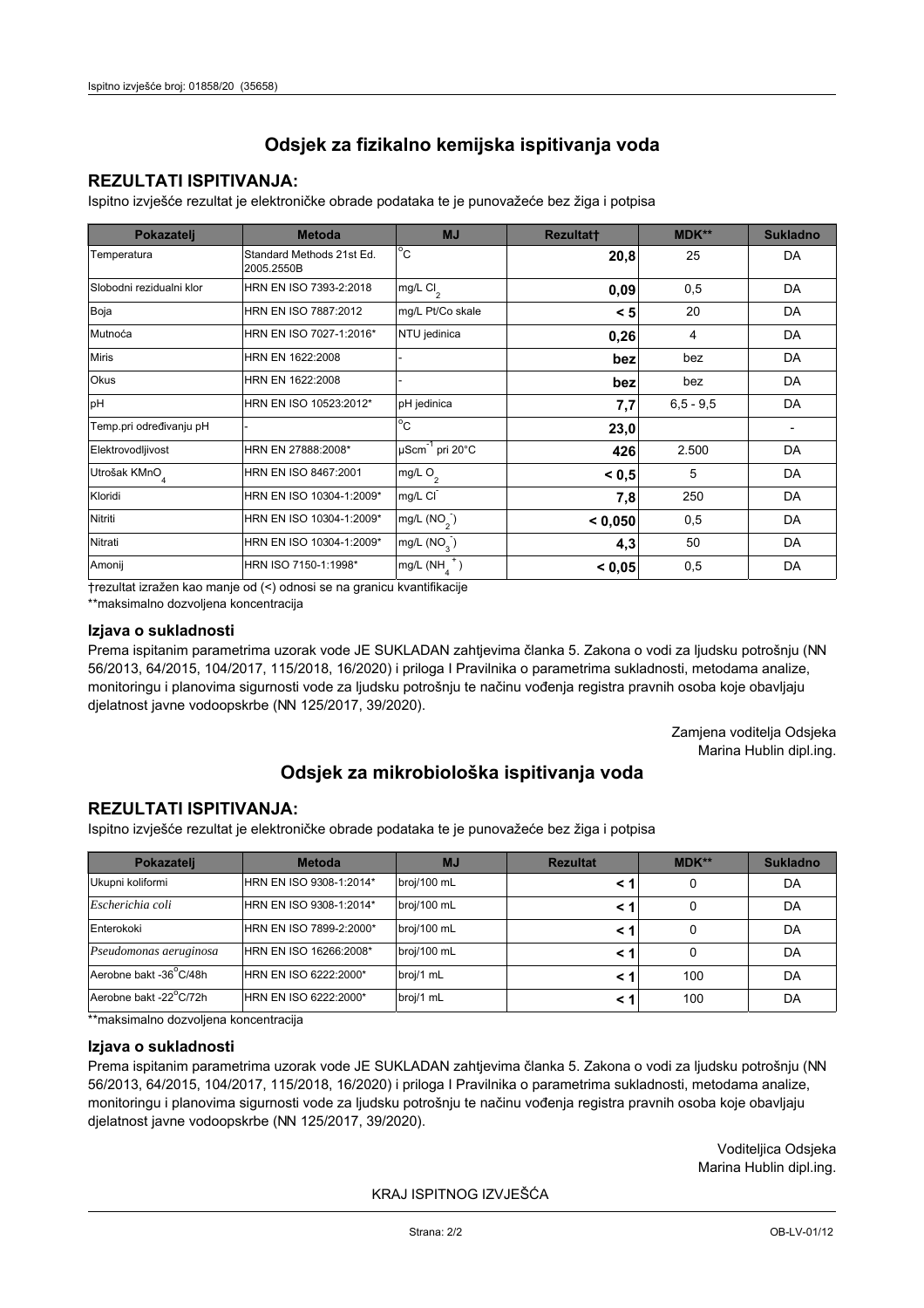



VODOOPSKRBA I ODVODNJA ZAGREBAČKE ŽUPANIJE D.O.O.-PJ DUGO SELO 10000 ZAGREB KOLEDOVČINA ULICA 1

Rakitje, 27.07.2020.

# **ISPITNO IZVJEŠĆE**

#### ISPITNO IZVJEŠĆE BROJ: 01859/20 (35659)

| Naziv uzorka:<br>Vrsta uzorka:                  |                                                                                                                                                                      | VODA ZA LJUDSKU POTROŠNJU<br>Javna vodoopskrba - razvodni sustav |                                                              |                   |  |  |  |  |
|-------------------------------------------------|----------------------------------------------------------------------------------------------------------------------------------------------------------------------|------------------------------------------------------------------|--------------------------------------------------------------|-------------------|--|--|--|--|
| HEO:                                            |                                                                                                                                                                      |                                                                  |                                                              |                   |  |  |  |  |
| Uzorkovao:<br>Metoda                            | Dugo Selo                                                                                                                                                            | HRN ISO 5667-5:2011*, HRN EN ISO 19458:2008*                     | Služba za zdravstvenu ekologiju / Marija Vrban dipl.san.ing. |                   |  |  |  |  |
| uzorkovanja:<br>Plan uzorkovanja: OB-LV-07/2020 |                                                                                                                                                                      |                                                                  |                                                              |                   |  |  |  |  |
| Uzorak uzorkovan                                |                                                                                                                                                                      |                                                                  |                                                              |                   |  |  |  |  |
| Vrijeme uzimanja uzorka:                        |                                                                                                                                                                      | 23.07.2020. 10:00                                                | Vrijeme dostave:                                             | 23.07.2020, 12:00 |  |  |  |  |
| Analiza započeta:                               |                                                                                                                                                                      | 23.07.2020. 12:28                                                | Analiza završena:                                            | 27.07.2020. 11:35 |  |  |  |  |
| Naručitelj:                                     | VODOOPSKRBA I ODVODNJA ZAGREBAČKE ŽUPANIJE D.O.O.- PJ DUGO SELO<br>KOLEDOVČINA ULICA 1, 10000 ZAGREB<br>OIB: 54189804734<br>Br. ugovora: 25-Z-UG-2020. od 21.02.2020 |                                                                  |                                                              |                   |  |  |  |  |
| Lokacija:                                       |                                                                                                                                                                      | NH KOD DVD-a, CENTAR GRADA, DUGO SELO                            |                                                              |                   |  |  |  |  |
|                                                 | Vodovodom upravlja: VODOOPSKRBA I ODVODNJA ZAGREBAČKE ŽUPANIJE D.O.O.- PJ DUGO SELO                                                                                  |                                                                  |                                                              |                   |  |  |  |  |
|                                                 | KOLEDOVČINA ULICA 1, 10000 ZAGREB                                                                                                                                    |                                                                  |                                                              |                   |  |  |  |  |
|                                                 | OIB: 54189804734                                                                                                                                                     |                                                                  |                                                              |                   |  |  |  |  |
|                                                 |                                                                                                                                                                      | Br. ugovora: 25-Z-UG-2020. od 21.02.2020                         |                                                              |                   |  |  |  |  |
| Oblik zahtjeva:                                 | Zahtjev po ugovoru                                                                                                                                                   |                                                                  |                                                              |                   |  |  |  |  |

Sukladnost je izražena uz rezultate ispitivanja.

Napomena:

1) Rezultati ispitivanja odnose se isključivo na ispitani uzorak odnosno zaprimljeni ukoliko je uzorkovanje izvršio naručitelj.

- 2) Ispitna izvješća se ne smiju umnožavati bez odobrenja Zavoda.
- 3) Akreditirane metode označene su zvjezdicom (\*).
- 4) Izjava o sukladnosti nije u području akreditacije.

5) Pri donošenju odluke o sukladnosti mjernih razultata s propisanim graničnim vrijednostima za akreditirane metode primjenjuje se pravilo jednostavnog prihvaćanja pri čemu se mjerna nesigurnost ne uzima u obzir, ali je dostupna na zahtjev u ispitnom laboratoriju. 6) Zavod se odriče odgovornosti za informacije dobivene od naručitelja

Služba za zdravstvenu ekologiju ovlaštena je kao službeni laboratorij za obavljanje određenih analiza vode, hrane i okolišnih uzoraka u proizvodnji hrane prema rješenju Ministarstva poljoprivrede:

KLASA.UP/I-322-01/18-01/36, URBROJ.525-10/0729-18-3

Služba za zdravstvenu ekologiju ovlaštena je kao službeni laboratorij za provođenje ispitivanja vode za ljudsku potrošnju za određene parametre prema riešenju Ministarstva zdravstva:

KLASA:UP/I-541-02/14-03/04, URBROJ:534-07-2-1-3/2-18-18

Rukovoditeljica Službe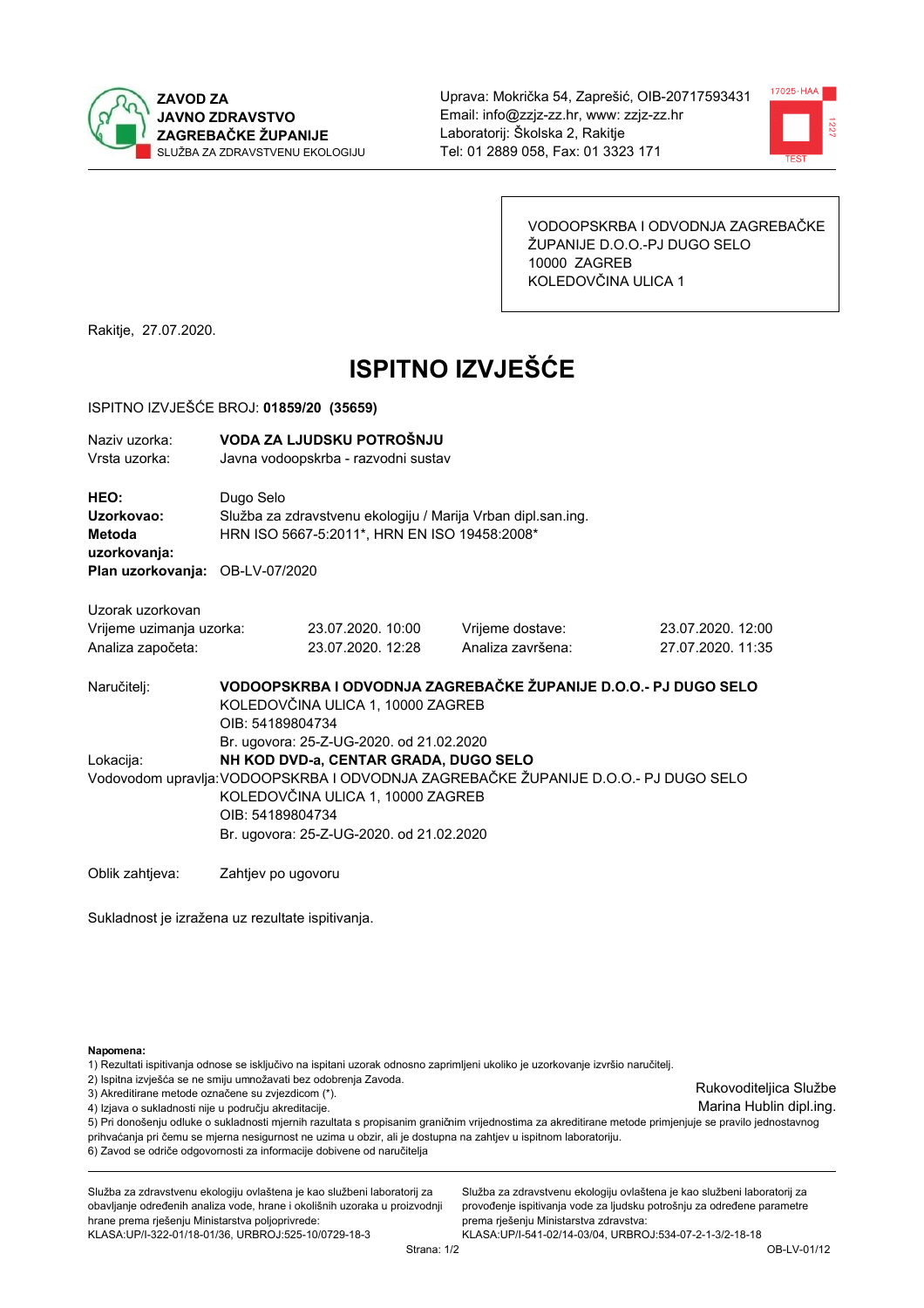## **REZULTATI ISPITIVANJA:**

Ispitno izviešće rezultat je elektroničke obrade podataka te je punovažeće bez žiga i potpisa

| Pokazatelj                | <b>Metoda</b>                           | <b>MJ</b>                   | <b>Rezultatt</b> | MDK**         | <b>Sukladno</b> |
|---------------------------|-----------------------------------------|-----------------------------|------------------|---------------|-----------------|
| Temperatura               | Standard Methods 21st Ed.<br>2005.2550B | $^{\circ}$ C                | 18,0             | 25            | DA              |
| Slobodni rezidualni klor  | HRN EN ISO 7393-2:2018                  | mg/L $Cl2$                  | 0,14             | 0,5           | DA              |
| Boja                      | HRN EN ISO 7887:2012                    | mg/L Pt/Co skale            | < 5              | 20            | DA              |
| Mutnoća                   | HRN EN ISO 7027-1:2016*                 | NTU jedinica                | 0,23             | 4             | DA              |
| <b>Miris</b>              | HRN EN 1622:2008                        |                             | bez              | bez           | DA              |
| Okus                      | HRN EN 1622:2008                        |                             | bez              | bez           | DA              |
| pH                        | HRN EN ISO 10523:2012*                  | pH jedinica                 | 7,4              | $6, 5 - 9, 5$ | DA              |
| Temp.pri određivanju pH   |                                         | $^{\circ}$ C                | 22,4             |               |                 |
| Elektrovodljivost         | HRN EN 27888:2008*                      | µScm <sup>-1</sup> pri 20°C | 418              | 2.500         | DA              |
| Utrošak KMnO <sub>4</sub> | HRN EN ISO 8467:2001                    | mg/L O <sub>2</sub>         | 0,5              | 5             | DA              |
| Kloridi                   | HRN EN ISO 10304-1:2009*                | mg/L CI                     | 8,1              | 250           | DA              |
| Nitriti                   | HRN EN ISO 10304-1:2009*                | mg/L $(NO2)$                | < 0,050          | 0,5           | DA              |
| Nitrati                   | HRN EN ISO 10304-1:2009*                | mg/L $(NO_{\rm q}^-)$       | 4,2              | 50            | DA              |
| Amonij                    | HRN ISO 7150-1:1998*                    | mg/L (NH                    | < 0,05           | 0,5           | DA              |

trezultat izražen kao manje od (<) odnosi se na granicu kvantifikacije

\*\*maksimalno dozvoljena koncentracija

### Izjava o sukladnosti

Prema ispitanim parametrima uzorak vode JE SUKLADAN zahtievima članka 5. Zakona o vodi za ljudsku potrošnju (NN 56/2013, 64/2015, 104/2017, 115/2018, 16/2020) i priloga I Pravilnika o parametrima sukladnosti, metodama analize, monitoringu i planovima sigurnosti vode za ljudsku potrošnju te načinu vođenja registra pravnih osoba koje obavljaju djelatnost javne vodoopskrbe (NN 125/2017, 39/2020).

> Zamjena voditelja Odsjeka Marina Hublin dipl.ing.

# Odsjek za mikrobiološka ispitivanja voda

## **REZULTATI ISPITIVANJA:**

Ispitno izvješće rezultat je elektroničke obrade podataka te je punovažeće bez žiga i potpisa

| Pokazatelj             | <b>Metoda</b>           | <b>MJ</b>   | <b>Rezultat</b> | $MDK**$ | <b>Sukladno</b> |
|------------------------|-------------------------|-------------|-----------------|---------|-----------------|
| Ukupni koliformi       | HRN EN ISO 9308-1:2014* | broj/100 mL |                 | 0       | DA              |
| Escherichia coli       | HRN EN ISO 9308-1:2014* | broj/100 mL |                 | 0       | DA              |
| Enterokoki             | HRN EN ISO 7899-2:2000* | broj/100 mL |                 | 0       | DA              |
| Pseudomonas aeruginosa | HRN EN ISO 16266:2008*  | broj/100 mL | < 1             | 0       | DA              |
| Aerobne bakt -36 C/48h | HRN EN ISO 6222:2000*   | broj/1 mL   |                 | 100     | DA              |
| Aerobne bakt -22°C/72h | HRN EN ISO 6222:2000*   | broj/1 mL   |                 | 100     | DA              |

\*\* maksimalno dozvoljena koncentracija

#### Izjava o sukladnosti

Prema ispitanim parametrima uzorak vode JE SUKLADAN zahtjevima članka 5. Zakona o vodi za ljudsku potrošnju (NN 56/2013, 64/2015, 104/2017, 115/2018, 16/2020) i priloga I Pravilnika o parametrima sukladnosti, metodama analize, monitoringu i planovima sigurnosti vode za ljudsku potrošnju te načinu vođenja registra pravnih osoba koje obavljaju dielatnost javne vodoopskrbe (NN 125/2017, 39/2020).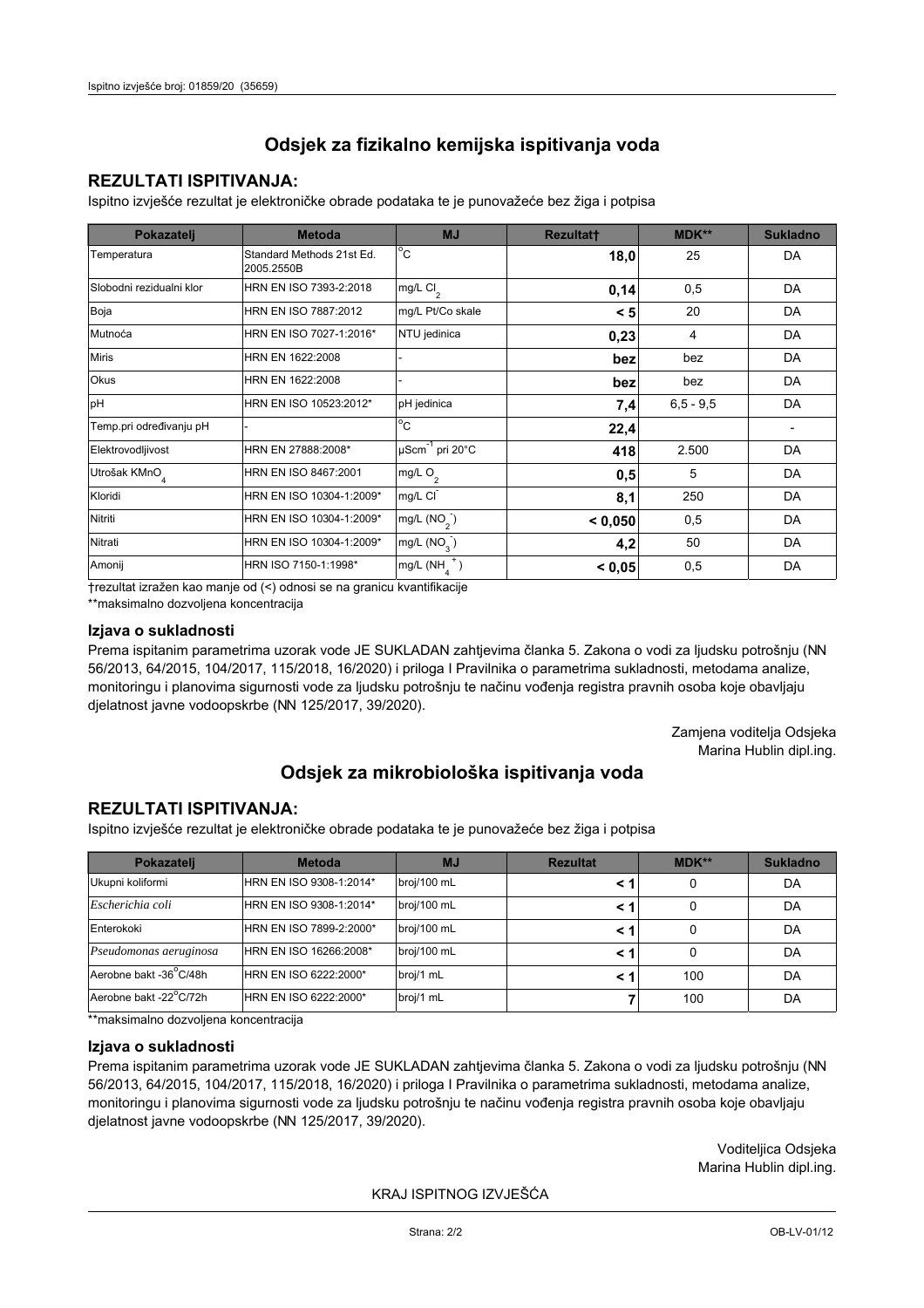



VODOOPSKRBA I ODVODNJA ZAGREBAČKE ŽUPANIJE D.O.O.-PJ DUGO SELO 10000 ZAGREB KOLEDOVČINA ULICA 1

Rakitje, 27.07.2020.

# **ISPITNO IZVJEŠĆE**

#### ISPITNO IZVJEŠĆE BROJ: 01860/20 (35660)

| Naziv uzorka:<br>Vrsta uzorka:                      |                                                                                                                                                                                          | VODA ZA LJUDSKU POTROŠNJU<br>Javna vodoopskrba - razvodni sustav |                   |                   |  |  |  |  |
|-----------------------------------------------------|------------------------------------------------------------------------------------------------------------------------------------------------------------------------------------------|------------------------------------------------------------------|-------------------|-------------------|--|--|--|--|
| <b>HEO:</b><br>Uzorkovao:<br>Metoda<br>uzorkovanja: | Dugo Selo<br>Služba za zdravstvenu ekologiju / Marija Vrban dipl.san.ing.<br>HRN ISO 5667-5:2011*, HRN EN ISO 19458:2008*                                                                |                                                                  |                   |                   |  |  |  |  |
| Plan uzorkovanja: OB-LV-07/2020                     |                                                                                                                                                                                          |                                                                  |                   |                   |  |  |  |  |
| Uzorak uzorkovan                                    |                                                                                                                                                                                          |                                                                  |                   |                   |  |  |  |  |
| Vrijeme uzimanja uzorka:                            |                                                                                                                                                                                          | 23.07.2020. 10:20                                                | Vrijeme dostave:  | 23.07.2020. 12:00 |  |  |  |  |
| Analiza započeta:                                   |                                                                                                                                                                                          | 23.07.2020. 12:28                                                | Analiza završena: | 27.07.2020. 11:35 |  |  |  |  |
| Naručitelj:                                         | VODOOPSKRBA I ODVODNJA ZAGREBAČKE ŽUPANIJE D.O.O.- PJ DUGO SELO<br>KOLEDOVČINA ULICA 1, 10000 ZAGREB<br>OIB: 54189804734<br>Br. ugovora: 25-Z-UG-2020. od 21.02.2020                     |                                                                  |                   |                   |  |  |  |  |
| Lokacija:                                           | <b>NH OBOROVO</b>                                                                                                                                                                        |                                                                  |                   |                   |  |  |  |  |
|                                                     | Vodovodom upravlja: VODOOPSKRBA I ODVODNJA ZAGREBAČKE ŽUPANIJE D.O.O.- PJ DUGO SELO<br>KOLEDOVČINA ULICA 1, 10000 ZAGREB<br>OIB: 54189804734<br>Br. ugovora: 25-Z-UG-2020. od 21.02.2020 |                                                                  |                   |                   |  |  |  |  |
| Oblik zahtjeva:                                     | Zahtjev po ugovoru                                                                                                                                                                       |                                                                  |                   |                   |  |  |  |  |

Sukladnost je izražena uz rezultate ispitivanja.

Napomena:

1) Rezultati ispitivanja odnose se isključivo na ispitani uzorak odnosno zaprimljeni ukoliko je uzorkovanje izvršio naručitelj.

2) Ispitna izvješća se ne smiju umnožavati bez odobrenja Zavoda.

3) Akreditirane metode označene su zvjezdicom (\*).

4) Izjava o sukladnosti nije u području akreditacije.

5) Pri donošenju odluke o sukladnosti mjernih razultata s propisanim graničnim vrijednostima za akreditirane metode primjenjuje se pravilo jednostavnog prihvaćanja pri čemu se mjerna nesigurnost ne uzima u obzir, ali je dostupna na zahtjev u ispitnom laboratoriju.

6) Zavod se odriče odgovornosti za informacije dobivene od naručitelja

Služba za zdravstvenu ekologiju ovlaštena je kao službeni laboratorij za obavljanje određenih analiza vode, hrane i okolišnih uzoraka u proizvodnji hrane prema rješenju Ministarstva poljoprivrede:

KLASA.UP/I-322-01/18-01/36, URBROJ.525-10/0729-18-3

Služba za zdravstvenu ekologiju ovlaštena je kao službeni laboratorij za provođenje ispitivanja vode za ljudsku potrošnju za određene parametre prema riešenju Ministarstva zdravstva:

KLASA:UP/I-541-02/14-03/04, URBROJ:534-07-2-1-3/2-18-18

Rukovoditeljica Službe